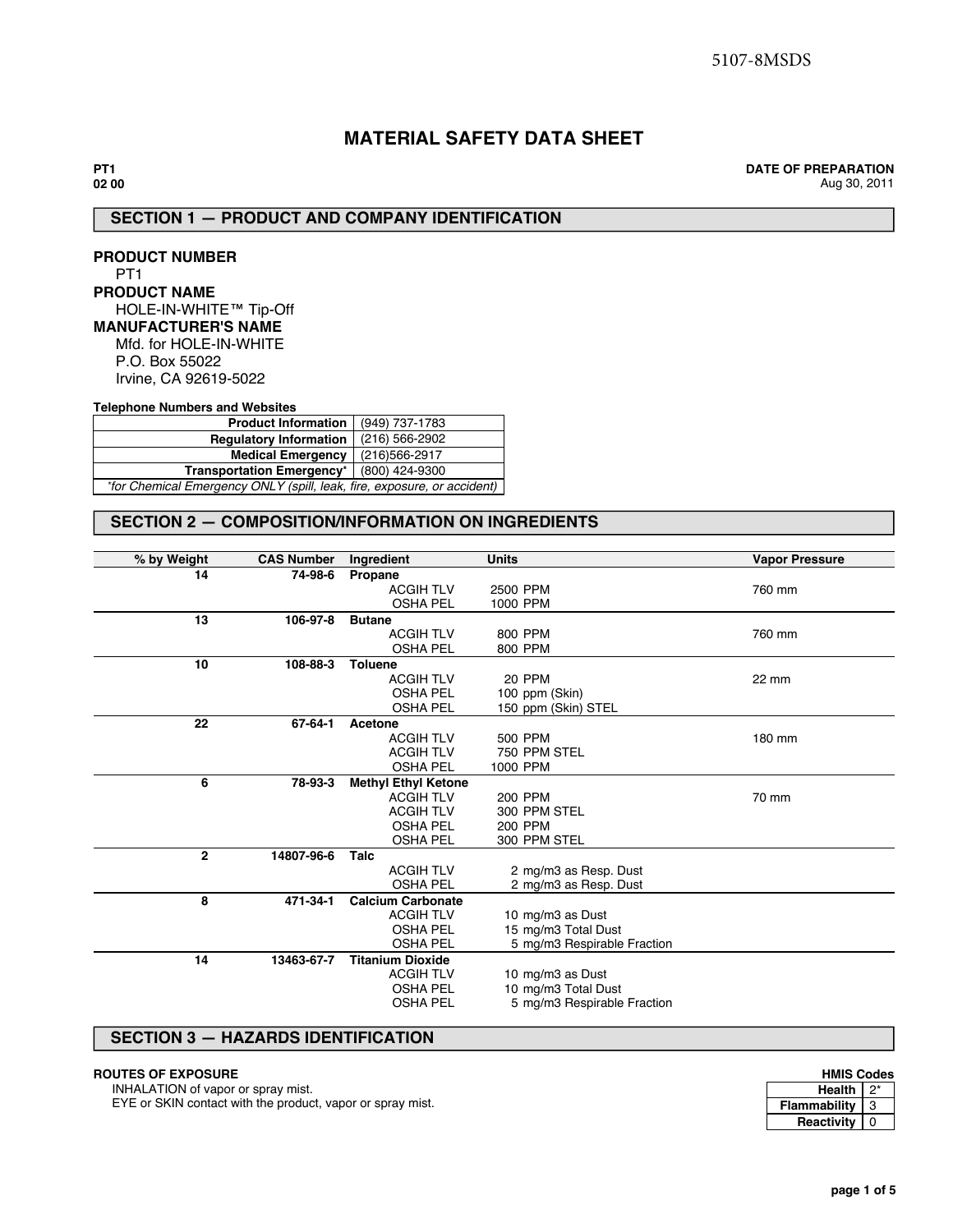#### **EFFECTS OF OVEREXPOSURE**

**EYES:** Irritation.

**SKIN:** Prolonged or repeated exposure may cause irritation.

**INHALATION:** Irritation of the upper respiratory system.

May cause nervous system depression. Extreme overexposure may result in unconsciousness and possibly death.

Prolonged overexposure to hazardous ingredients in Section 2 may cause adverse chronic effects to the following organs or systems: • the liver

- the urinary system
- the cardiovascular system
- the reproductive system

# **SIGNS AND SYMPTOMS OF OVEREXPOSURE**

Headache, dizziness, nausea, and loss of coordination are indications of excessive exposure to vapors or spray mists. Redness and itching or burning sensation may indicate eye or excessive skin exposure.

## **MEDICAL CONDITIONS AGGRAVATED BY EXPOSURE**

None generally recognized.

## **CANCER INFORMATION**

For complete discussion of toxicology data refer to Section 11.

## **SECTION 4 — FIRST AID MEASURES**

**EYES:** Flush eyes with large amounts of water for 15 minutes. Get medical attention.

**SKIN:** Wash affected area thoroughly with soap and water.

Remove contaminated clothing and launder before re-use.

**INHALATION:** If affected, remove from exposure. Restore breathing. Keep warm and quiet.

**UEL** 12.8

**INGESTION:** Do not induce vomiting. Get medical attention immediately.

## **SECTION 5 — FIRE FIGHTING MEASURES**

| <b>FLASH POINT</b> |  |  |
|--------------------|--|--|
|--------------------|--|--|

### **EXTINGUISHING MEDIA**

Carbon Dioxide, Dry Chemical, Foam

#### Propellant  $< 0$  °F **UNUSUAL FIRE AND EXPLOSION HAZARDS**

Containers may explode when exposed to extreme heat.

Application to hot surfaces requires special precautions.

During emergency conditions overexposure to decomposition products may cause a health hazard. Symptoms may not be immediately apparent. Obtain medical attention.

# **SPECIAL FIRE FIGHTING PROCEDURES**

Full protective equipment including self-contained breathing apparatus should be used.

Water spray may be ineffective. If water is used, fog nozzles are preferable. Water may be used to cool closed containers to prevent pressure build-up and possible autoignition or explosion when exposed to extreme heat.

# **SECTION 6 — ACCIDENTAL RELEASE MEASURES**

### **STEPS TO BE TAKEN IN CASE MATERIAL IS RELEASED OR SPILLED**

Remove all sources of ignition. Ventilate the area. Remove with inert absorbent.

# **SECTION 7 — HANDLING AND STORAGE**

## **STORAGE CATEGORY**

Not Available

### **PRECAUTIONS TO BE TAKEN IN HANDLING AND STORAGE**

Keep away from heat, sparks, and open flame. Vapors will accumulate readily and may ignite explosively.

During use and until all vapors are gone: Keep area ventilated - Do not smoke - Extinguish all flames, pilot lights, and heaters - Turn off stoves, electric tools and appliances, and any other sources of ignition.

Consult NFPA Code. Use approved Bonding and Grounding procedures.

Contents under pressure. Do not puncture, incinerate, or expose to temperature above 120F. Heat from sunlight, radiators, stoves, hot water, and other heat sources could cause container to burst. Do not take internally. Keep out of the reach of children.

# **SECTION 8 — EXPOSURE CONTROLS/PERSONAL PROTECTION**

#### **PRECAUTIONS TO BE TAKEN IN USE**

Use only with adequate ventilation.

Avoid contact with skin and eyes. Avoid breathing vapor and spray mist.

Wash hands after using.

This coating may contain materials classified as nuisance particulates (listed "as Dust" in Section 2) which may be present at hazardous levels only during sanding or abrading of the dried film. If no specific dusts are listed in Section 2, the applicable limits for nuisance dusts are ACGIH TLV 10 mg/m3 (total dust), 3 mg/m3 (respirable fraction), OSHA PEL 15 mg/m3 (total dust), 5 mg/m3 (respirable fraction).

**PT1**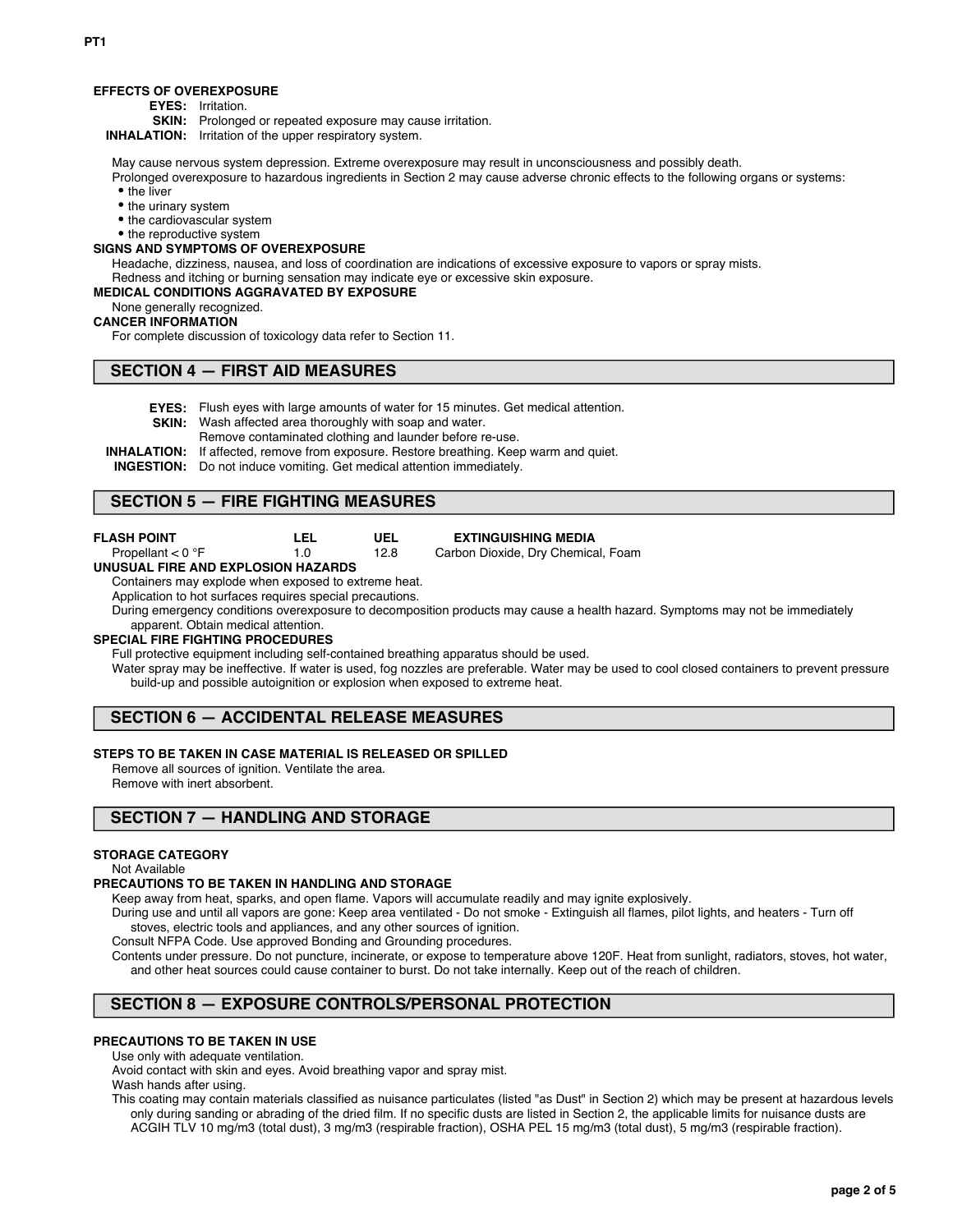### **VENTILATION**

Local exhaust preferable. General exhaust acceptable if the exposure to materials in Section 2 is maintained below applicable exposure limits. Refer to OSHA Standards 1910.94, 1910.107, 1910.108.

### **RESPIRATORY PROTECTION**

If personal exposure cannot be controlled below applicable limits by ventilation, wear a properly fitted organic vapor/particulate respirator approved by NIOSH/MSHA for protection against materials in Section 2.

When sanding or abrading the dried film, wear a dust/mist respirator approved by NIOSH/MSHA for dust which may be generated from this product, underlying paint, or the abrasive.

## **PROTECTIVE GLOVES**

None required for normal application of aerosol products where minimal skin contact is expected. For long or repeated contact, wear chemical resistant gloves.

# **EYE PROTECTION**

Wear safety spectacles with unperforated sideshields.

## **OTHER PRECAUTIONS**

Intentional misuse by deliberately concentrating and inhaling the contents can be harmful or fatal.

# **SECTION 9 — PHYSICAL AND CHEMICAL PROPERTIES**

| <b>PRODUCT WEIGHT</b> 7.28 lb/gal                                 |                                    | 872 g/l         |
|-------------------------------------------------------------------|------------------------------------|-----------------|
| <b>SPECIFIC GRAVITY 0.88</b>                                      |                                    |                 |
| <b>BOILING POINT</b> $\leq 0$ - 238 °F                            |                                    | $<$ 18 - 114 °C |
| <b>MELTING POINT</b> Not Available                                |                                    |                 |
| <b>VOLATILE VOLUME 85%</b>                                        |                                    |                 |
| <b>EVAPORATION RATE</b> Faster than ether                         |                                    |                 |
| <b>VAPOR DENSITY</b> Heavier than air                             |                                    |                 |
| <b>SOLUBILITY IN WATER N.A.</b>                                   |                                    |                 |
|                                                                   | <b>pH</b> 7.0                      |                 |
| <b>VOLATILE ORGANIC COMPOUNDS (VOC Theoretical - As Packaged)</b> |                                    |                 |
| Volatile Weight 43.36%                                            | Less Water and Federally Exempt So |                 |

Less Water and Federally Exempt Solvents

# **SECTION 10 — STABILITY AND REACTIVITY**

**STABILITY — Stable CONDITIONS TO AVOID** None known. **INCOMPATIBILITY** None known. **HAZARDOUS DECOMPOSITION PRODUCTS** By fire: Carbon Dioxide, Carbon Monoxide **HAZARDOUS POLYMERIZATION** Will not occur

# **SECTION 11 — TOXICOLOGICAL INFORMATION**

### **CHRONIC HEALTH HAZARDS**

Methyl Ethyl Ketone may increase the nervous system effects of other solvents.

Reports have associated repeated and prolonged overexposure to solvents with permanent brain and nervous system damage.

IARC's Monograph No. 93 reports there is sufficient evidence of carcinogenicity in experimental rats exposed to titanium dioxide but inadequate evidence for carcinogenicity in humans and has assigned a Group 2B rating. In addition, the IARC summary concludes, "No significant exposure to titanium dioxide is thought to occur during the use of products in which titanium is bound to other materials, such as paint."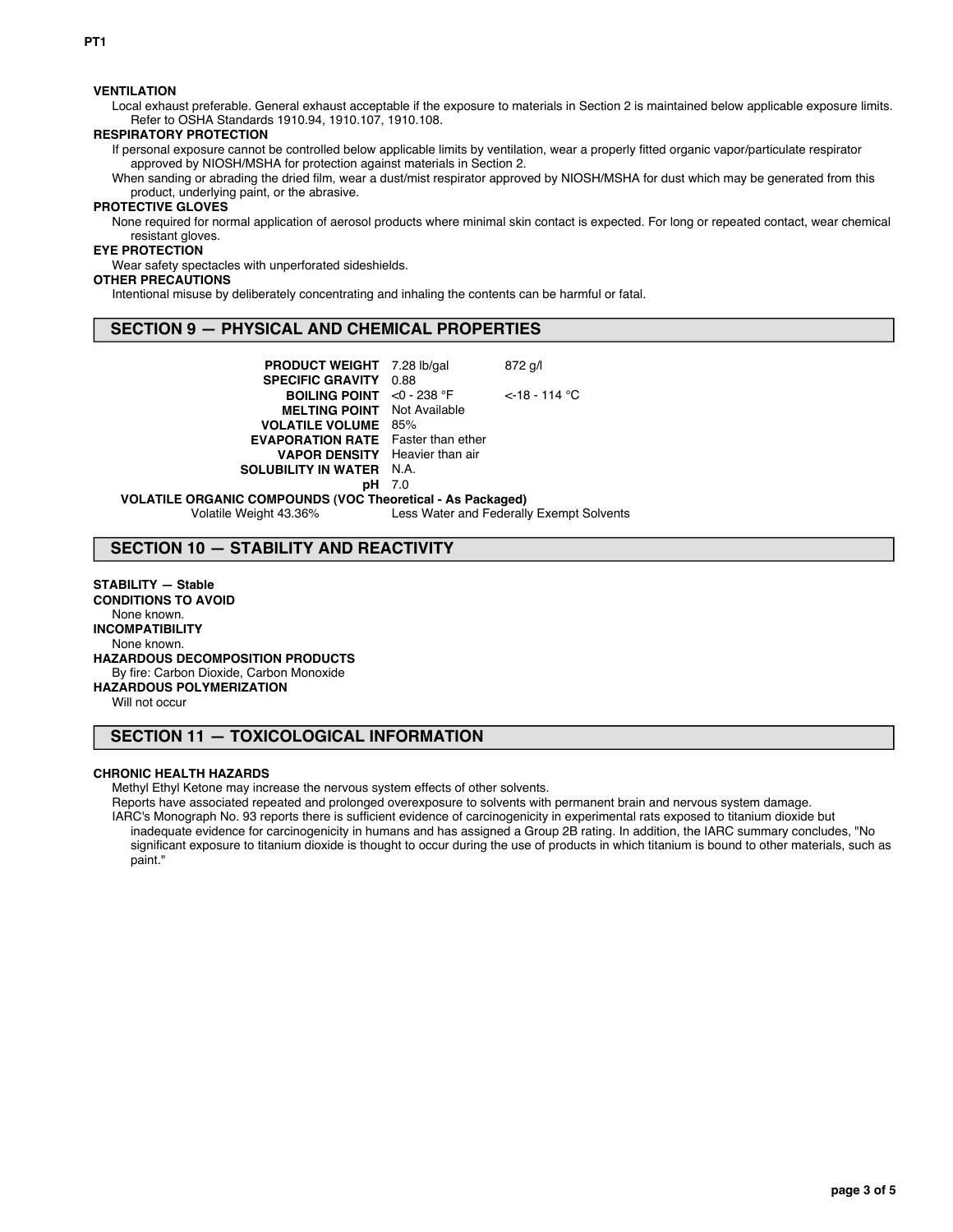| <b>CAS No.</b> | <b>Ingredient Name</b>     |          |     |               |  |
|----------------|----------------------------|----------|-----|---------------|--|
| 74-98-6        | Propane                    |          |     |               |  |
|                |                            | LC50 RAT | 4HR | Not Available |  |
|                |                            | LD50 RAT |     | Not Available |  |
| 106-97-8       | <b>Butane</b>              |          |     |               |  |
|                |                            | LC50 RAT | 4HR | Not Available |  |
|                |                            | LD50 RAT |     | Not Available |  |
| 108-88-3       | <b>Toluene</b>             |          |     |               |  |
|                |                            | LC50 RAT | 4HR | 4000 ppm      |  |
|                |                            | LD50 RAT |     | 5000 mg/kg    |  |
| 67-64-1        | Acetone                    |          |     |               |  |
|                |                            | LC50 RAT | 4HR | Not Available |  |
|                |                            | LD50 RAT |     | 5800 mg/kg    |  |
| 78-93-3        | <b>Methyl Ethyl Ketone</b> |          |     |               |  |
|                |                            | LC50 RAT | 4HR | Not Available |  |
|                |                            | LD50 RAT |     | 2740 mg/kg    |  |
| 14807-96-6     | Talc                       |          |     |               |  |
|                |                            | LC50 RAT | 4HR | Not Available |  |
|                |                            | LD50 RAT |     | Not Available |  |
| 471-34-1       | <b>Calcium Carbonate</b>   |          |     |               |  |
|                |                            | LC50 RAT | 4HR | Not Available |  |
|                |                            | LD50 RAT |     | Not Available |  |
| 13463-67-7     | <b>Titanium Dioxide</b>    |          |     |               |  |
|                |                            | LC50 RAT | 4HR | Not Available |  |
|                |                            | LD50 RAT |     | Not Available |  |
|                |                            |          |     |               |  |

## **SECTION 12 — ECOLOGICAL INFORMATION**

#### **ECOTOXICOLOGICAL INFORMATION**

No data available.

## **SECTION 13 — DISPOSAL CONSIDERATIONS**

#### **WASTE DISPOSAL METHOD**

Waste from this product may be hazardous as defined under the Resource Conservation and Recovery Act (RCRA) 40 CFR 261. Waste must be tested for ignitability to determine the applicable EPA hazardous waste numbers. Do not incinerate. Depressurize container. Dispose of in accordance with Federal, State/Provincial, and Local regulations regarding pollution.

# **SECTION 14 — TRANSPORT INFORMATION**

Multi-modal shipping descriptions are provided for informational purposes and do not consider container sizes. The presence of a shipping description for a particular mode of transport (ocean, air, etc.), does not indicate that the product is packaged suitably for that mode of transport. All packaging must be reviewed for suitability prior to shipment, and compliance with the applicable regulations is the sole responsibility of the person offering the product for transport.

#### **US Ground (DOT)**

May be classed as Consumer Commodity, ORM-D

UN1950, AEROSOLS, 2.1, LIMITED QUANTITY, (ERG#126)

#### **Canada (TDG)**

May be classed as Consumer Commodity, ORM-D

UN1950, AEROSOLS, CLASS 2.1, LIMITED QUANTITY, (ERG#126)

#### **IMO**

May be shipped as Limited Quantity

UN1950, AEROSOLS, CLASS 2.1, LIMITED QUANTITY, EmS F-D, S-U, ADR (D)

## **IATA/ICAO**

UN1950, AEROSOLS, FLAMMABLE, 2.1, LIMITED QUANTITY

# **SECTION 15 — REGULATORY INFORMATION**

#### **SARA 313** *(40 CFR 372.65C)* **SUPPLIER NOTIFICATION**

| <b>CAS No.</b> | <b>CHEMICAL/COMPOUND</b> | by WT<br>$\frac{9}{6}$ | $\%$<br>Element |
|----------------|--------------------------|------------------------|-----------------|
| 108-88-3       | <b>Toluene</b>           | ∪ו                     |                 |

#### **CALIFORNIA PROPOSITION 65**

WARNING: This product contains chemicals known to the State of California to cause cancer and birth defects or other reproductive harm. **TSCA CERTIFICATION**

All chemicals in this product are listed, or are exempt from listing, on the TSCA Inventory.

**TOXICOLOGY DATA**